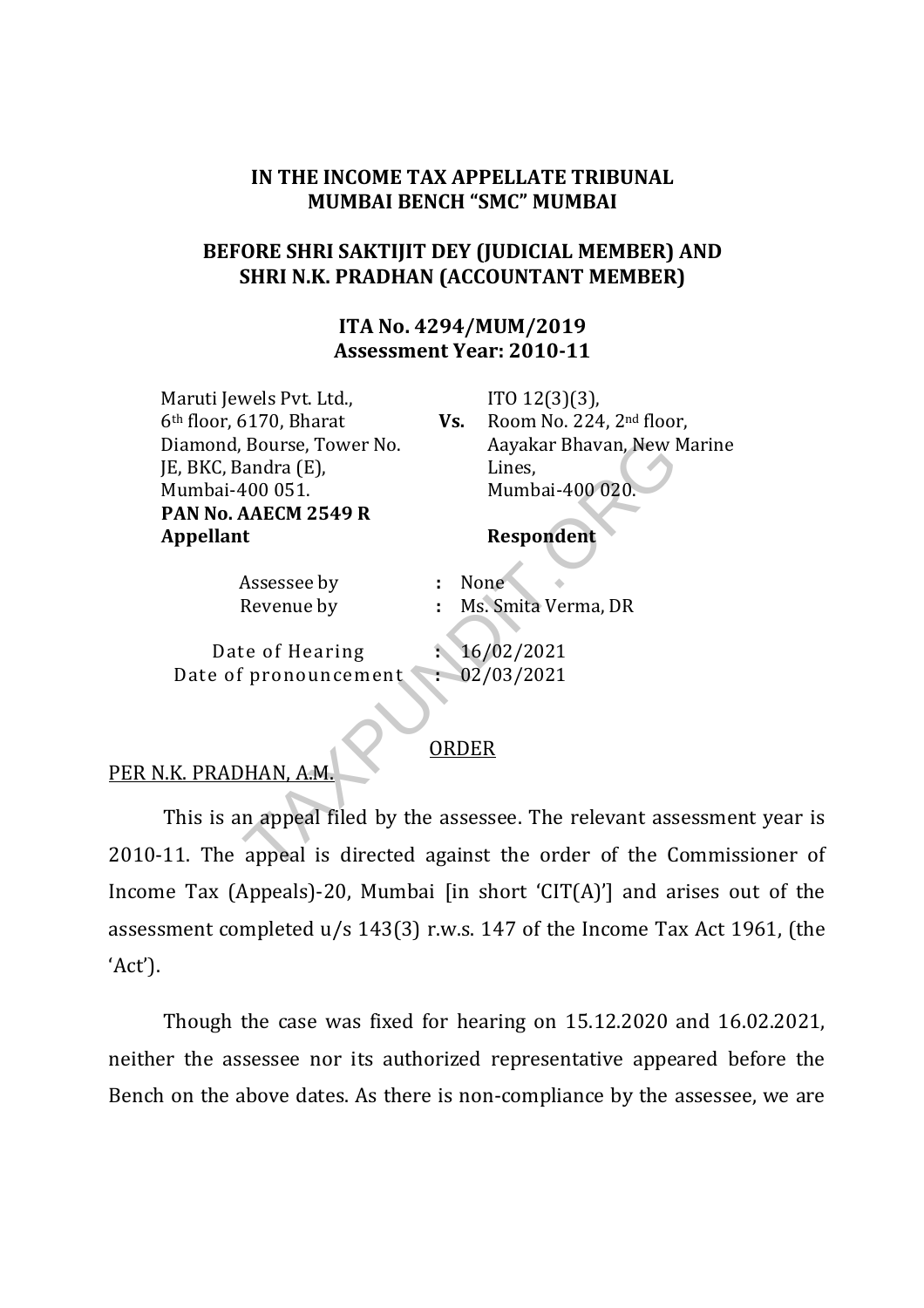proceeding to dispose off this appeal after examining the materials available on record and hearing the Ld. Departmental Representative (DR).

- 2. The grounds of appeal filed by the assessee read as under :
	- 1. On the facts and circumstances of the Appellants case and in law the Ld. CIT(A) erred in dismissing the appeal filed providing an opportunity of being heard.
	- 2. On the facts and circumstances of the Appellant's case and in law the Ld. CIT(A) erred in confirming the reopening of assessment u/s 147by issue of notice u/s 148 which is merely due to change of opinion and therefore the reopening is bad in law.
	- 3. On the facts and circumstances of the Appellant s case and in law the Ld. CIT(A) erred in confirming the reopening of assessment u/s 147 by issue of notice u/s 148 dated 09.06.2016 which is barred by limitation in view of the first proviso to section 147 of Income Tax Act, 1961.
	- 4. On the facts and circumstances of the Appellant's ease and in law the Ld. CIT(A)erred in confirming that the appellant has entered into accommodation transactions of Purchases with Shri Rajendra Jain Group. Sanjay Choudhary Group and Dharmichand Jain Group without any material evidence on record. In comming the responsing or accessibility and therefore the<br>
	facts and circumstances of the Appellant s case and in l.<br>
	in confirming the reopening of assessment u/s 147 by is<br>
	ited 09.06.2016 which is barred by limitatio
	- 5. On the facts and circumstances of the Appellant's case and in law the Ld. CIT(A) erred in confirming the addition of Rs.1,15,895/- being alleged non-genuine purchases from M/s Kangan Jewels Pvt. Ltd. by invoking section 69C of the Income Tax Act, 1961. As per para 14 of the impugned order.

3. Briefly stated, the facts of the case are that the assessee filed its return of income for the assessment year (AY) 2010-11 on 30.11.2011 declaring total income at Rs.8,74,350/-. The Assessing Officer (AO) passed an order u/s 143(3) on 14.03.2013, assessing the total income at Rs.10,75,620/-. Subsequently, the AO received information from the Director General of Income Tax (Inv), Mumbai and Deputy Commissioner of Income Tax, Central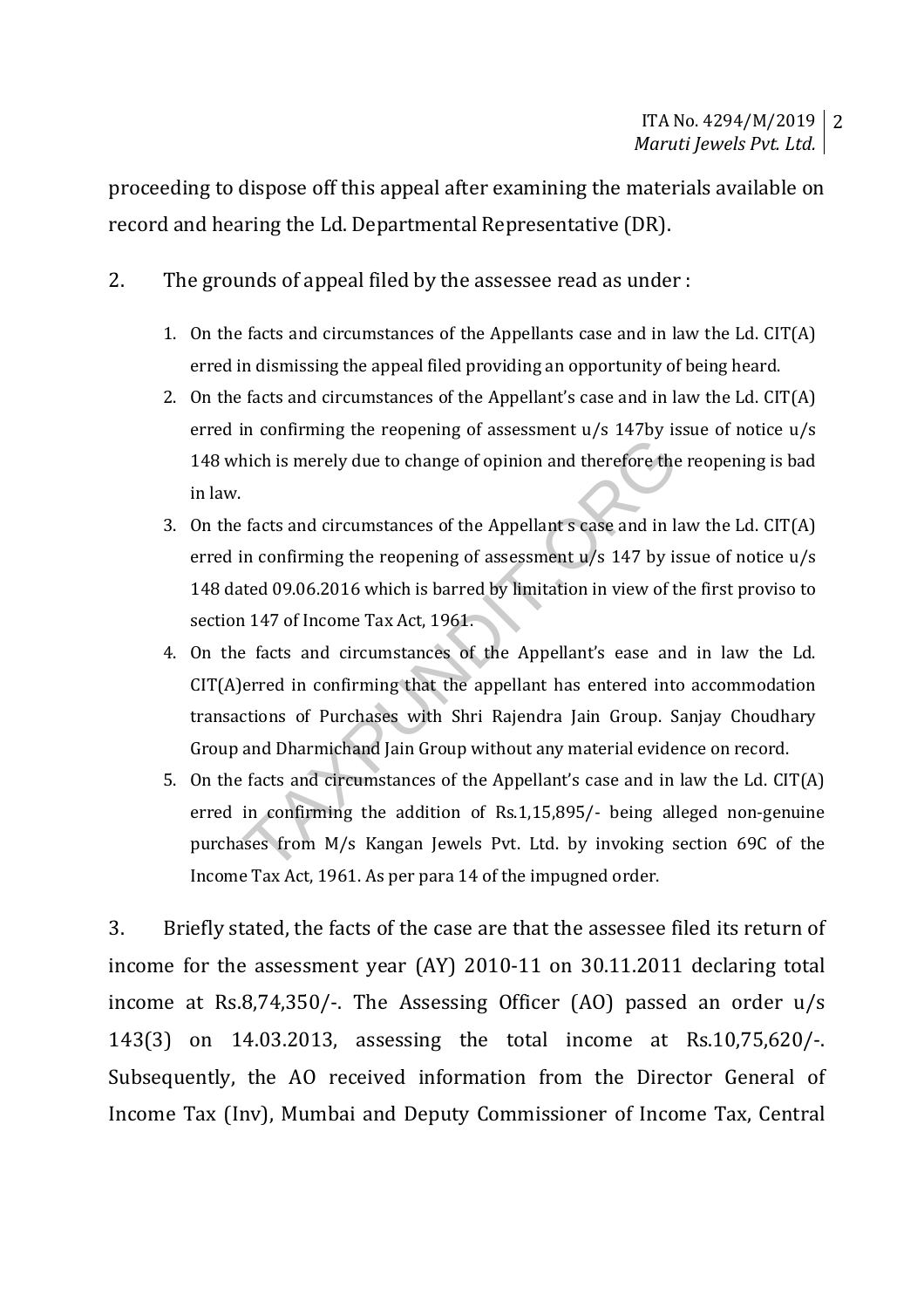Circle-4, Surat that the assessee had taken accommodation entries on purchases. Accordingly, he issued notice u/s 148 dated 09.06.2016 to the assessee and passed an order dated 18.12.2017 u/s 143(3) r.w.s. 147 of the Act determining the total income at Rs.11,91,520/-.

4. Aggrieved by the order of the AO, the assessee filed an appeal before the Ld. CIT(A). We find that vide order dated 29.03.2019, the Ld. CIT(A) passed an ex-parte order dismissing the appeal. He has mentioned that though the case was fixed for hearing on 14.03.2019, 22.03.2019 and 28.03.2019, none appeared for the assessee. Reiterating the order of the AO, the Ld. CIT(A) dismissed the appeal filed by the assessee.

5. Before us, the Ld. DR supports the order passed by the Ld. CIT(A).

 We have heard the Ld. DR and perused the relevant materials on record. In the instant case, the AO has made an addition of Rs.1,15,895/- treating it as on account of bogus purchases There is no mention in the order of the Ld. CIT(A) whether the notices issued by his office fixing the case for hearing on 14.03.2019, 22.03.2019 and 28.03.2019 was received by the assessee or not. A notice intimating the date fixed for hearing is to be received by the assessee. The assessee. Reiterating the order of the AO,<br>appeal filed by the assessee.<br>s, the Ld. DR supports the order passed by the Ld<br>heard the Ld. DR supports the order passed by the Ld<br>heard the Ld. DR and perused the relevant

 In view of the above facts, we set aside the order of the Ld. CIT(A) and restore the matter to him to pass a de novo order, after giving reasonable opportunity of being heard to the assessee. We direct the assessee to file the relevant documents/evidence before the Ld. CIT(A) on the date of hearing.